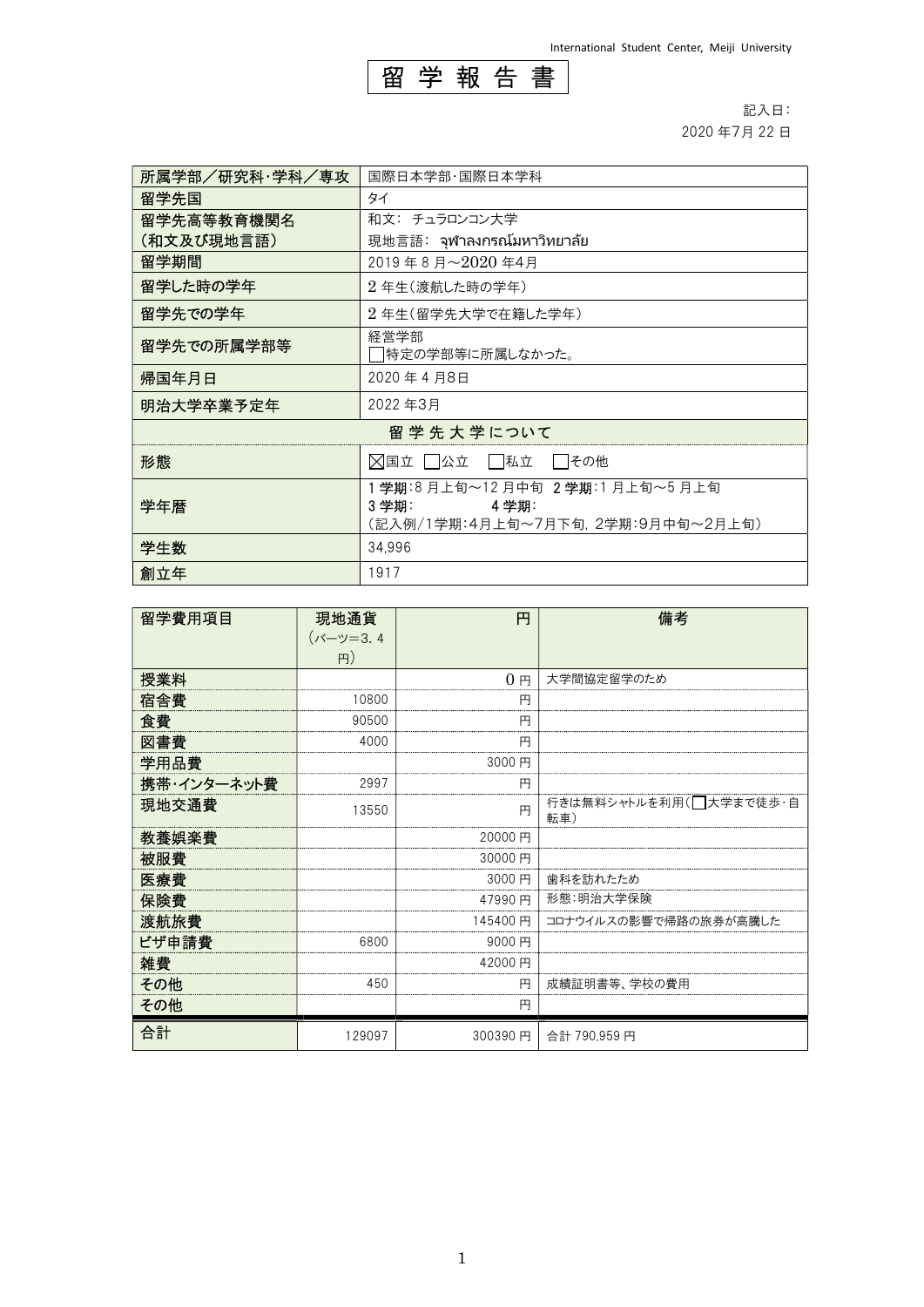| 渡航関連                                                                                                                                                                                                                                                                                                                                                                                                                                                                                                       |
|------------------------------------------------------------------------------------------------------------------------------------------------------------------------------------------------------------------------------------------------------------------------------------------------------------------------------------------------------------------------------------------------------------------------------------------------------------------------------------------------------------|
| 渡航経路                                                                                                                                                                                                                                                                                                                                                                                                                                                                                                       |
| 往路 出発地:羽田空港 目的地:スワンナプーム空港 経由地:<br>復路 出発地:スワンナプーム 目的地:羽田空港 経由地:                                                                                                                                                                                                                                                                                                                                                                                                                                             |
| 渡航費用                                                                                                                                                                                                                                                                                                                                                                                                                                                                                                       |
| ①往復チケットを購入した場合<br>航空会社:<br>料金:<br>②片道ずつチケットを購入した場合<br>往路 航空会社: タイ国際航空 料金: 66,400                                                                                                                                                                                                                                                                                                                                                                                                                           |
| 復路 航空会社:日本航空 料金:79,000<br>∴合計:145400                                                                                                                                                                                                                                                                                                                                                                                                                                                                       |
| 航空券購入方法<br> ∑ 旅行代理店(店名:近畿日本ツーリスト)  ∑インターネット(サイト名:航空会社ホームページ)  ∏その他( )<br>滞在形態関連<br>1)種類(留学中の滞在先)(例:アパート,大学の宿舎など)                                                                                                                                                                                                                                                                                                                                                                                           |
| ▽アパート □ホームステイ<br> 学生寮(寮の名前:<br>$\left( \right)$                                                                                                                                                                                                                                                                                                                                                                                                                                                            |
| 2)部屋の形態                                                                                                                                                                                                                                                                                                                                                                                                                                                                                                    |
| ○ 因 国室 □相部屋(同居人数<br>$\mathcal{C}$                                                                                                                                                                                                                                                                                                                                                                                                                                                                          |
| 3)共有部分                                                                                                                                                                                                                                                                                                                                                                                                                                                                                                     |
| □トイレ □キッチン(□自炊可 ⊠自炊不可)<br>バス                                                                                                                                                                                                                                                                                                                                                                                                                                                                               |
| 4)住居を探した方法:                                                                                                                                                                                                                                                                                                                                                                                                                                                                                                |
| 大学から勧められたアパートを借りた。                                                                                                                                                                                                                                                                                                                                                                                                                                                                                         |
| チュラロンコン大学ビジネススクールに留学している多くの学生はこのアパートを利用しているため、友人作りや授業外<br>での課題をする際に非常に役立った。しかし、タイ人との交流という点ではあまりお勧めできない。<br>最寄りの駅までは貨物列車用の線路の上を歩くか、高速道路のましたを歩くかの二択で、どちらも歩いて15分程度か<br>かかる。また、スクンビットやサムヤンへは比較的近く Grab を利用すれば 50 バーツ前後で移動ができる。<br>近くに屋台が三件しかなく、食事は基本的にその屋台か、学校近くのモール、Grab や Food Panda でオーダーの三通<br>りです。平日はアパートから学校へ無料のシャトルが出ているが、留学生が多く、乗れるか乗れないかは運しだいなとこ<br>ろがあるため、バイクで最寄り駅まで送ってもらうか、数人でタクシーを共有して通学していました。<br>部屋の広さは一人部屋にしては広くスペースに問題はなく、個人的に問題はなかったか、下の階の友人から、ハチ、<br>アリ、ゴキブリ、ヤモリ、クモなど多種多様な生物が不法侵入するという話をきいた。 |
| 現地情報                                                                                                                                                                                                                                                                                                                                                                                                                                                                                                       |
| 1)留学期間中,病気やケガをしましたか。した場合,どこで治療を受けましたか。(例:現地の病院,学内の診療所)                                                                                                                                                                                                                                                                                                                                                                                                                                                     |
| なし                                                                                                                                                                                                                                                                                                                                                                                                                                                                                                         |
| ╳  あり (治療を受けた場所: 日本人専用の歯科病院 <br>2)留学期間中、学内外で問題はありましたか。あった場合、誰に相談しましたか。                                                                                                                                                                                                                                                                                                                                                                                                                                     |
| (例:留学先大学の相談窓口,現地の友人等)                                                                                                                                                                                                                                                                                                                                                                                                                                                                                      |
| なし<br>▽あり (問題の内容や相談した人等: アパートの管理人、大学の事務室                                                                                                                                                                                                                                                                                                                                                                                                                                                                   |
| 3)現地の危険地域情報をどのように収集し、どのような防犯対策をしましたか。また、実際に盗難等を含む犯罪に巻<br>き込まれたことはありますか?その際どのように対処しましたか?                                                                                                                                                                                                                                                                                                                                                                                                                    |
| 基本的に集団で生活するようにしていました。近くのコンビニに行く際、街灯一つないところを通らなければならず危険<br>であったため友人と待ち合わせていっていた。基本的にタクシー移動であったり、持ち物の管理には気を付けるようにし<br>ていた。大使館からのメールや留学生同士で情報を共有し、危険があった場合は知らせ合うようにしていた。                                                                                                                                                                                                                                                                                                                                      |
| 4)携帯電話や,インターネットについて,現地での利用・接続はいかがでしたか。<br>寮のインターネットは壊滅的に悪かった。そもそもつながらず、つながっても通信速度が遅かったり、勝手に切れたりと<br>パソコンを触れる状態ではなかったため、携帯をギガ使い放題のパッケージに変え、パソコンを使用していた。<br>学校やカフェ、コンビニの Wi-Flは日本のそれと変わらず安定して利用できた。                                                                                                                                                                                                                                                                                                          |
| 5)現地での資金調達はどのように行いましたか?                                                                                                                                                                                                                                                                                                                                                                                                                                                                                    |
| 大学から口座を開きたい場合は無料で開設できるよう書類をもらうことができる。                                                                                                                                                                                                                                                                                                                                                                                                                                                                      |
| 6)現地では調達できない日本から持っていくべき物があれば教えて下さい。                                                                                                                                                                                                                                                                                                                                                                                                                                                                        |
| 特になし<br>7)【授業料負担型の方】授業料の支払方法, 支払時期等について教えてください。                                                                                                                                                                                                                                                                                                                                                                                                                                                            |
|                                                                                                                                                                                                                                                                                                                                                                                                                                                                                                            |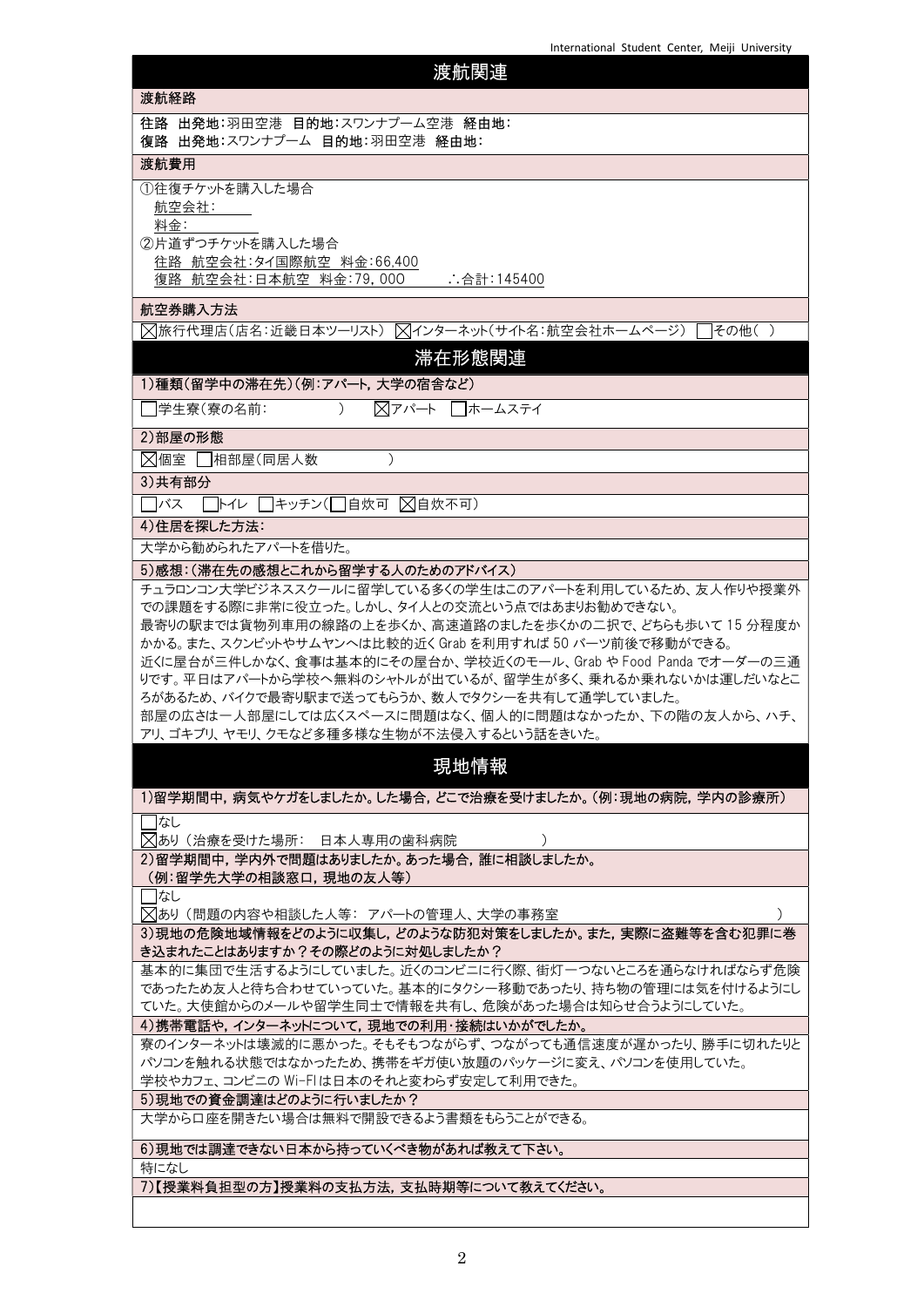| 学習・研究活動についてのレポート(履修した科目ごとに記入してください)                                                               |                                                                                                                                                                                                                                                                                                                                                                                                                             |                                                                         |                     |
|---------------------------------------------------------------------------------------------------|-----------------------------------------------------------------------------------------------------------------------------------------------------------------------------------------------------------------------------------------------------------------------------------------------------------------------------------------------------------------------------------------------------------------------------|-------------------------------------------------------------------------|---------------------|
| 1)留学先で取得した単位数合計                                                                                   |                                                                                                                                                                                                                                                                                                                                                                                                                             | 本学で認定された単位数合計<br>※該当項目にチェックのうえ,記入して下さい。                                 |                     |
| 30 単位                                                                                             |                                                                                                                                                                                                                                                                                                                                                                                                                             | 単位<br>単位認定の申請はしません(理由:                                                  |                     |
| 2)履修登録の時期·方法及び履修制限                                                                                |                                                                                                                                                                                                                                                                                                                                                                                                                             |                                                                         |                     |
| ⊠出発前<br>□出発後                                                                                      | 派遣先大学の事務室  □オンライン  □メール                                                                                                                                                                                                                                                                                                                                                                                                     | □その他(<br>・履修の制限はありましたか? 最大7つまで、5か6が好ましい数と説明がありました。                      |                     |
| 3)以下は留学先で履修した科目についてのレポートです。今後留学をする人たちへのアドバイスも含めてお書き下さ<br>い。記入スペースが足りない場合は, A4 用紙で別途作成し, 添付してください。 |                                                                                                                                                                                                                                                                                                                                                                                                                             |                                                                         |                     |
| 履修した授業科目名(留学先大学言語):                                                                               |                                                                                                                                                                                                                                                                                                                                                                                                                             | 履修した授業科目名(日本語):                                                         |                     |
| Man & Environment                                                                                 |                                                                                                                                                                                                                                                                                                                                                                                                                             |                                                                         |                     |
| 科目設置学部·研究科                                                                                        |                                                                                                                                                                                                                                                                                                                                                                                                                             | Faculty of Scinece, Department of Biology                               |                     |
| 履修期間                                                                                              | 12 August - 7 December 2019                                                                                                                                                                                                                                                                                                                                                                                                 |                                                                         |                     |
| 単位数                                                                                               | $\mathbf{3}$                                                                                                                                                                                                                                                                                                                                                                                                                |                                                                         |                     |
| 本学での単位認定状況                                                                                        |                                                                                                                                                                                                                                                                                                                                                                                                                             | 単位認定(本学で認定された単位数を書いて下さい)                                                |                     |
| 授業形態                                                                                              | 講義形式(チュートリアル,講義形式等)                                                                                                                                                                                                                                                                                                                                                                                                         |                                                                         |                     |
| 授業時間数                                                                                             | 1週間に180分が1回                                                                                                                                                                                                                                                                                                                                                                                                                 |                                                                         |                     |
| 担当教授                                                                                              | Nontiwich Tandavantij,<br>Orawan Satayalai                                                                                                                                                                                                                                                                                                                                                                                  | Pongchai                                                                | Dumrongrojwatthana, |
| 授業内容                                                                                              | Introduction to the key concepts and principles on how nature<br>works; understanding of the basic relatoinships between man<br>and environment; bio-history of man and echosphere;<br>explanatation to demonstrate interconnection between<br>environmental and resource problmes and human and must be<br>understood by multidisciplinary, holistic approach; suggestion<br>to the solutions of sustainable earth society |                                                                         |                     |
| 試験・課題など                                                                                           | 中間テスト、期末テスト、グループプレゼン                                                                                                                                                                                                                                                                                                                                                                                                        |                                                                         |                     |
| 感想を自由記入                                                                                           |                                                                                                                                                                                                                                                                                                                                                                                                                             | 毎回授業で講義の内容をグループでディスカッションをし、発表する<br>環境問題を解決するために何をすべきかを最後の授業でコンペ形式で発表する。 |                     |

| 履修した授業科目名(留学先大学言語):         |                                                                  | 履修した授業科目名(日本語):                                                   |  |
|-----------------------------|------------------------------------------------------------------|-------------------------------------------------------------------|--|
| Business Concets and Ethics |                                                                  |                                                                   |  |
|                             |                                                                  |                                                                   |  |
| 科目設置学部·研究科                  |                                                                  | Faculty of Commerce and Accountancy, Department of Banking        |  |
|                             | and Finance                                                      |                                                                   |  |
| 履修期間                        | 14 August - 27 November 2019                                     |                                                                   |  |
| 単位数                         | 3                                                                |                                                                   |  |
| 本学での単位認定状況                  |                                                                  | 単位認定(本学で認定された単位数を書いて下さい)                                          |  |
| 授業形態                        | 講義(チュートリアル,講義形式等)                                                |                                                                   |  |
| 授業時間数                       | 1週間に180分が1回                                                      |                                                                   |  |
| 担当教授                        | Joe Lobbato                                                      |                                                                   |  |
| 授業内容                        |                                                                  | The course will give students their first comprehensive           |  |
|                             |                                                                  | introduction to the key concepts of business and management       |  |
|                             |                                                                  | from an Ethics point of view. The course will focus on ethics and |  |
|                             |                                                                  | business and the connections between business, social values      |  |
|                             | and social responsibilities. In addition to classroom lectures,  |                                                                   |  |
|                             | the class will use a variety of teaching methods and teaching    |                                                                   |  |
|                             | aids to practice the concepts introduced in class: homework      |                                                                   |  |
|                             | assignments, quizzes, case studies, class discussion and a team- |                                                                   |  |
|                             | based case presentation                                          |                                                                   |  |
| 試験・課題など                     |                                                                  | 3回の小テスト、グループ発表、中間テスト、期末テスト                                        |  |
| 感想を自由記入                     |                                                                  | 元アクセンチュアの戦略コンサルタントのパートナーや多数の企業で COO であった教                         |  |
|                             |                                                                  | 授が実際の事例から企業倫理や経営戦略について講義してくれる。また、企業が起                             |  |
|                             |                                                                  | こして不祥事について取り上げ、問題点と解決案をグループ発表する。                                  |  |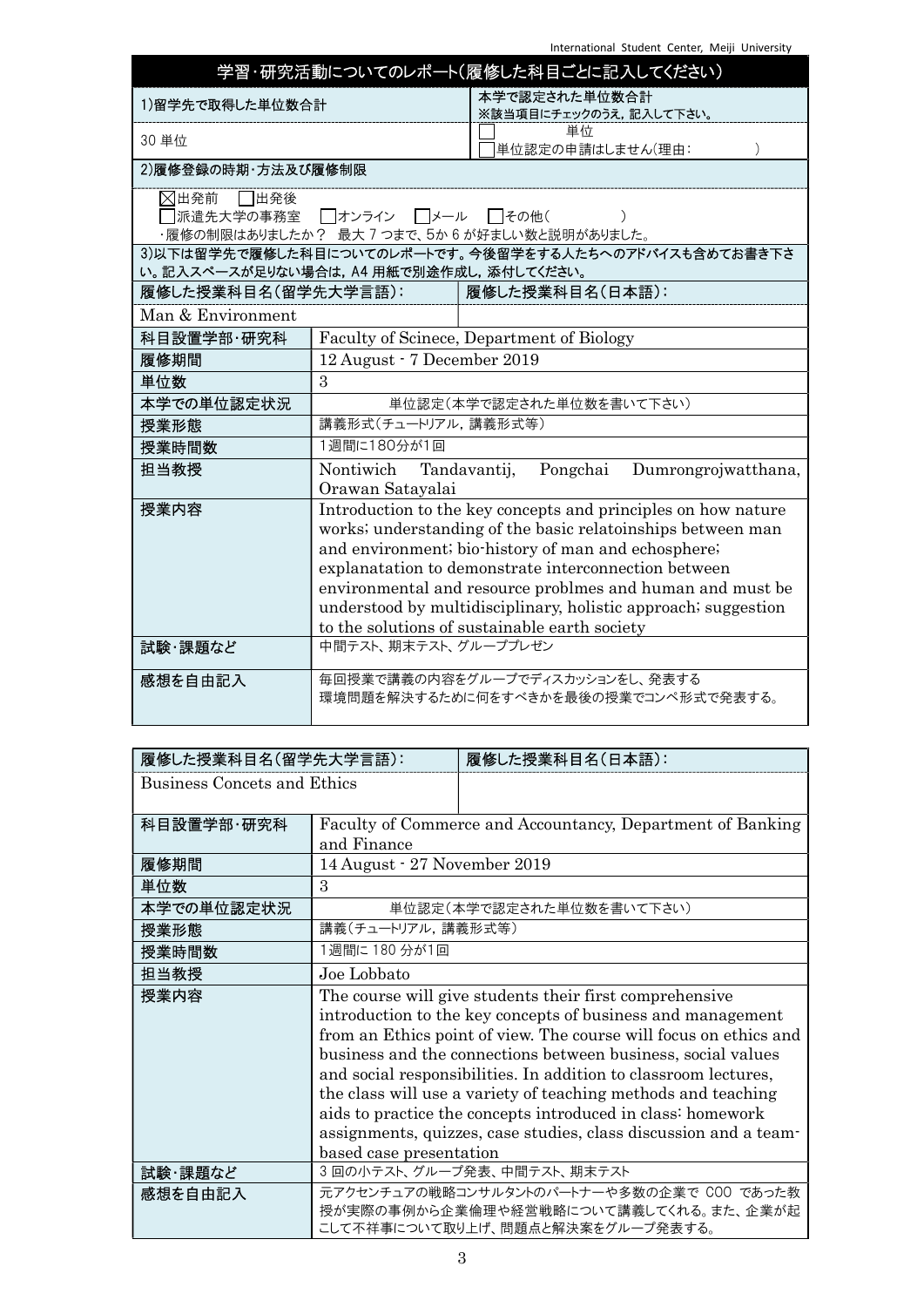International Student Center, Meiji University

| 履修した授業科目名(留学先大学言語):     |                                                                 | 履修した授業科目名(日本語):                                              |
|-------------------------|-----------------------------------------------------------------|--------------------------------------------------------------|
| Management Organization |                                                                 |                                                              |
|                         |                                                                 |                                                              |
| 科目設置学部·研究科              |                                                                 | <b>Faculty of Commerce and Accountancy</b>                   |
| 履修期間                    | 14 August - 27 November 2019                                    |                                                              |
| 単位数                     | $\mathcal{S}$                                                   |                                                              |
| 本学での単位認定状況              |                                                                 | 単位認定(本学で認定された単位数を書いて下さい)                                     |
| 授業形態                    | 講義(チュートリアル,講義形式等)                                               |                                                              |
| 授業時間数                   | 1週間に 180 分が1回                                                   |                                                              |
| 担当教授                    | Assoc. Prof. Dr. Pachsiry Chompukum                             |                                                              |
| 授業内容                    |                                                                 | Nature of organization; managerial process; role of managers |
|                         |                                                                 | and functions of management; planning, organizing, staffing, |
|                         | directing, motivating, and controlling; nature of authority,    |                                                              |
|                         | accountability and responsibility; analysis of managerial roles |                                                              |
|                         | and the concept of leadership.                                  |                                                              |
|                         |                                                                 |                                                              |
| 試験・課題など                 |                                                                 | 中間テスト、期末テスト、グループプロジェクト、個人レポート                                |
| 感想を自由記入                 |                                                                 | 2 週間に一度のペースで授業内容に関するプレゼンがある。(個人、グループ)                        |
|                         |                                                                 |                                                              |

| 履修した授業科目名(留学先大学言語):       |                                                                                                                                                                                                                                                                                                                                                                                                                              | 履修した授業科目名(日本語):                                                                    |
|---------------------------|------------------------------------------------------------------------------------------------------------------------------------------------------------------------------------------------------------------------------------------------------------------------------------------------------------------------------------------------------------------------------------------------------------------------------|------------------------------------------------------------------------------------|
| <b>Business Economics</b> |                                                                                                                                                                                                                                                                                                                                                                                                                              |                                                                                    |
| 科目設置学部·研究科                |                                                                                                                                                                                                                                                                                                                                                                                                                              | Faculty of Commerce and Accountancy                                                |
| 履修期間                      | August 20 - November 26, 2019                                                                                                                                                                                                                                                                                                                                                                                                |                                                                                    |
| 単位数                       | 3                                                                                                                                                                                                                                                                                                                                                                                                                            |                                                                                    |
| 本学での単位認定状況                |                                                                                                                                                                                                                                                                                                                                                                                                                              | 単位認定(本学で認定された単位数を書いて下さい)                                                           |
| 授業形態                      | 講義形式(チュートリアル,講義形式等)                                                                                                                                                                                                                                                                                                                                                                                                          |                                                                                    |
| 授業時間数                     | 1週間に180分が1回                                                                                                                                                                                                                                                                                                                                                                                                                  |                                                                                    |
| 担当教授                      |                                                                                                                                                                                                                                                                                                                                                                                                                              | Assoc. Prof. Chalaiporn Amonyatana, Ph.D                                           |
| 授業内容                      | 1. To help students both understand and improve the<br>managerial decision making process.<br>2. To provide a solid foundation of economic understanding for<br>use in managerial decision making.<br>3. To introduce quantitative methods and tools to facilitate the<br>practical use of economics in decision situations.<br>4. To illustrate a practical problem solving approach to the<br>study of business economics. |                                                                                    |
| 試験・課題など                   | 中間テスト、期末テスト                                                                                                                                                                                                                                                                                                                                                                                                                  |                                                                                    |
| 感想を自由記入                   | があります。                                                                                                                                                                                                                                                                                                                                                                                                                       | 企業の売上げなどを計算し、求める授業です。数学の基礎的な致死が必要になりま<br>す。中間テスト 50%期末テスト 50% で成績を評価されますが、出席回数にも基準 |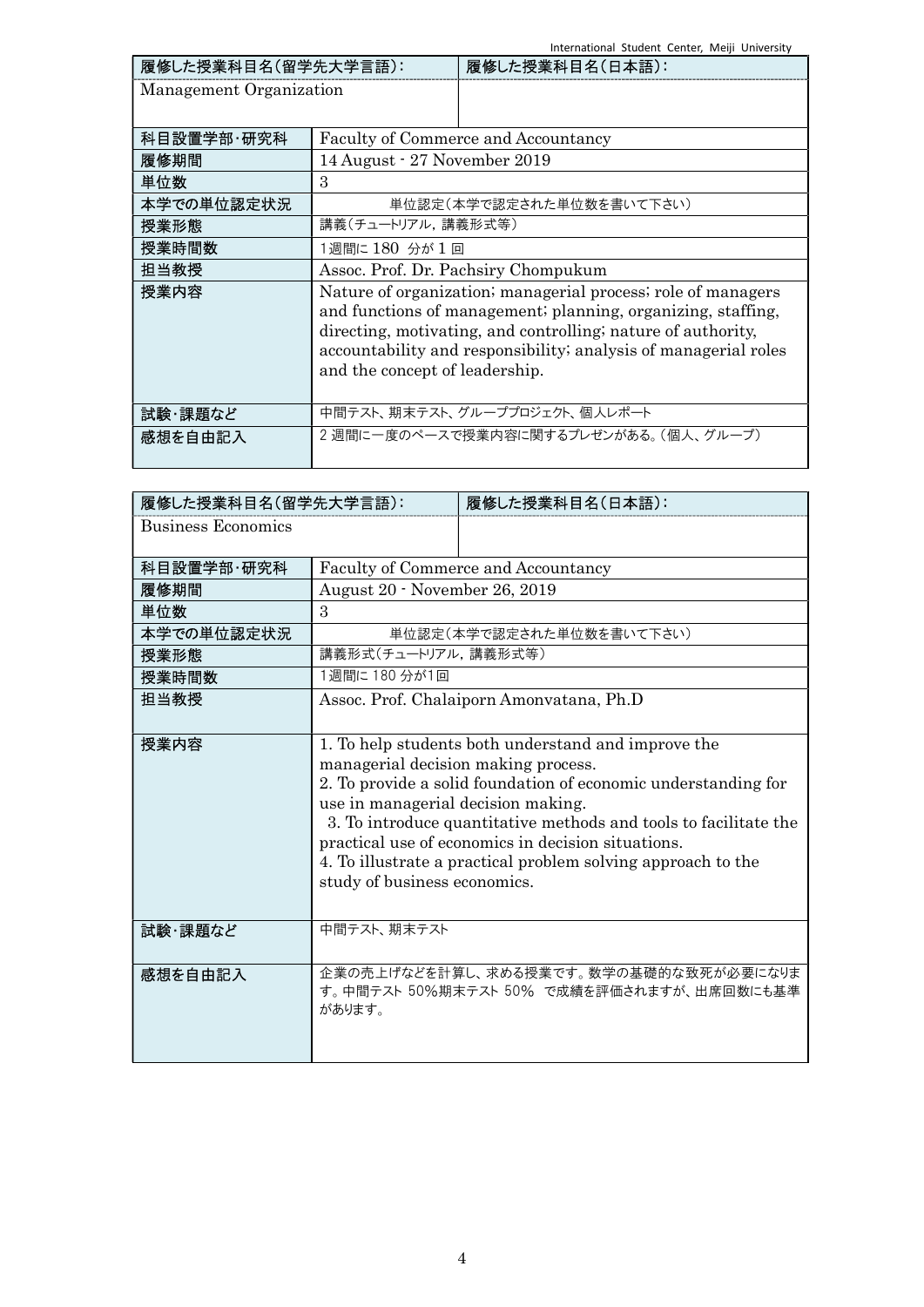| 履修した授業科目名(留学先大学言語):     |                                                                   | 履修した授業科目名(日本語):                                                  |  |
|-------------------------|-------------------------------------------------------------------|------------------------------------------------------------------|--|
| <b>Business Finance</b> |                                                                   |                                                                  |  |
| 科目設置学部·研究科              |                                                                   | Faculty of Commerce and Accountancy, Department of Banking       |  |
|                         | and Finance                                                       |                                                                  |  |
| 履修期間                    | 13 August $\sim$ 08 December 2019                                 |                                                                  |  |
| 単位数                     | 3                                                                 |                                                                  |  |
| 本学での単位認定状況              |                                                                   | 単位認定(本学で認定された単位数を書いて下さい)                                         |  |
| 授業形態                    | 講義(チュートリアル, 講義形式等)                                                |                                                                  |  |
| 授業時間数                   | 1週間に180分が1回                                                       |                                                                  |  |
| 担当教授                    | Asst. Prof. J. Thomas Connelly, Ph.D                              |                                                                  |  |
|                         | Jananya Sthienchoak, Ph.D                                         |                                                                  |  |
| 授業内容                    |                                                                   | Financial statement analysis; financial planning and             |  |
|                         |                                                                   | forecasting; working capital management; principles of risk and  |  |
|                         |                                                                   | return; basics of financial security valuation; sources of funds |  |
|                         | and cost of capital; capital budgeting; capital structure; payout |                                                                  |  |
|                         | policy; derivatives securities. See additional information on the |                                                                  |  |
|                         | attached pages                                                    |                                                                  |  |
| 試験・課題など                 |                                                                   | 毎週の小テスト、学期をかけて一つのレポート、中間テスト、期末レポート                               |  |
|                         |                                                                   |                                                                  |  |
| 感想を自由記入                 | 毎週小テストが行われ、成績も公表される。                                              |                                                                  |  |
|                         |                                                                   | 一つの業界についてアナリストとなり、経営状況を分析する。                                     |  |
|                         |                                                                   | タフな授業ではあるが、これさえ受けておけばファイナンスの基礎はすべてわかる。                           |  |

| 履修した授業科目名(留学先大学言語):     |                                   | 履修した授業科目名(日本語):                                                                                                                                                                                                                                                                                                                                                                                                                                                                                                                                                                                                                                                                                                                                                                                                                                                                                                                                                                                                                                                                                                                                                                             |
|-------------------------|-----------------------------------|---------------------------------------------------------------------------------------------------------------------------------------------------------------------------------------------------------------------------------------------------------------------------------------------------------------------------------------------------------------------------------------------------------------------------------------------------------------------------------------------------------------------------------------------------------------------------------------------------------------------------------------------------------------------------------------------------------------------------------------------------------------------------------------------------------------------------------------------------------------------------------------------------------------------------------------------------------------------------------------------------------------------------------------------------------------------------------------------------------------------------------------------------------------------------------------------|
| Principles of Marketing |                                   |                                                                                                                                                                                                                                                                                                                                                                                                                                                                                                                                                                                                                                                                                                                                                                                                                                                                                                                                                                                                                                                                                                                                                                                             |
|                         |                                   |                                                                                                                                                                                                                                                                                                                                                                                                                                                                                                                                                                                                                                                                                                                                                                                                                                                                                                                                                                                                                                                                                                                                                                                             |
| 科目設置学部·研究科              |                                   | Faculty of Commerce and Accountancy / Marketing                                                                                                                                                                                                                                                                                                                                                                                                                                                                                                                                                                                                                                                                                                                                                                                                                                                                                                                                                                                                                                                                                                                                             |
| 履修期間                    | 15 August $\sim$ 10 December 2019 |                                                                                                                                                                                                                                                                                                                                                                                                                                                                                                                                                                                                                                                                                                                                                                                                                                                                                                                                                                                                                                                                                                                                                                                             |
| 単位数                     | 3                                 |                                                                                                                                                                                                                                                                                                                                                                                                                                                                                                                                                                                                                                                                                                                                                                                                                                                                                                                                                                                                                                                                                                                                                                                             |
| 本学での単位認定状況              |                                   | 単位認定(本学で認定された単位数を書いて下さい)                                                                                                                                                                                                                                                                                                                                                                                                                                                                                                                                                                                                                                                                                                                                                                                                                                                                                                                                                                                                                                                                                                                                                                    |
| 授業形態                    | 講義形式(チュートリアル,講義形式等)               |                                                                                                                                                                                                                                                                                                                                                                                                                                                                                                                                                                                                                                                                                                                                                                                                                                                                                                                                                                                                                                                                                                                                                                                             |
| 授業時間数                   | 1週間に180分が1回                       |                                                                                                                                                                                                                                                                                                                                                                                                                                                                                                                                                                                                                                                                                                                                                                                                                                                                                                                                                                                                                                                                                                                                                                                             |
| 担当教授                    |                                   | Asst. Prof. Dr. Panithan Juntongjin Dr. Ake Pattaratanakun                                                                                                                                                                                                                                                                                                                                                                                                                                                                                                                                                                                                                                                                                                                                                                                                                                                                                                                                                                                                                                                                                                                                  |
| 授業内容                    |                                   | Marketing is one of the fundamental business functions. In this<br>class, you will be exposed to a way of thinking about marketing<br>that is grounded by a customers-dominant paradigm and focuses<br>on identifying, understanding, and enhancing the customer<br>experiences. You will also learn analytical skills and gain<br>knowledge needed to develop and implement marketing<br>strategies for competitive advantage across industries. Further,<br>you will learn to design marketing processes, assess and deliver<br>customer satisfaction, and diagnose and enhance branding and<br>marketing communications strategies. All in all, in this class, we<br>will discuss how marketing process can be used to sustain a<br>company. This course is an interactive, experiential learning<br>environment. We will be using an active learning model whereby<br>we are co-producers of our knowledge. You are responsible for<br>your own learning process and outcomes. Applying this approach<br>means we will use a variety of learning tools, including lectures,<br>discussion, mini scenarios, textbook, cases, multi-media<br>presentations, and group projects as follows |
| 試験・課題など                 | 中間レポートと期末試験                       |                                                                                                                                                                                                                                                                                                                                                                                                                                                                                                                                                                                                                                                                                                                                                                                                                                                                                                                                                                                                                                                                                                                                                                                             |
| 感想を自由記入                 | プ発表あり。                            | マーケティングに基礎を実際の企業がとった案をもとに考察する。<br>また、授業では先生が提示した商品やサービスをどのように売り出していくか、グルー                                                                                                                                                                                                                                                                                                                                                                                                                                                                                                                                                                                                                                                                                                                                                                                                                                                                                                                                                                                                                                                                                                                   |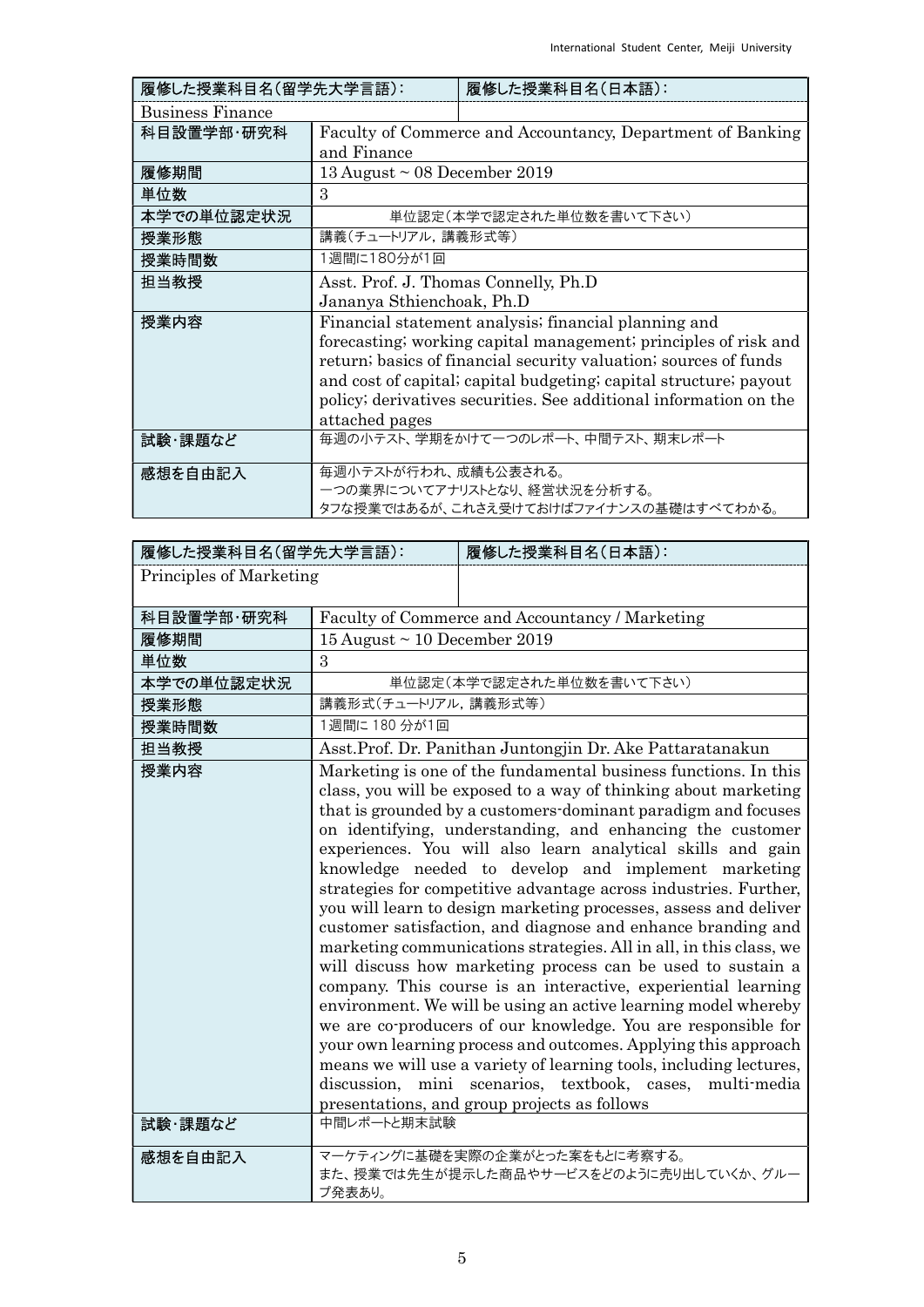International Student Center, Meiji University

| 履修した授業科目名(留学先大学言語):                  |                                | 履修した授業科目名(日本語):                                               |
|--------------------------------------|--------------------------------|---------------------------------------------------------------|
| Managing Organization and Innovation |                                |                                                               |
| 科目設置学部·研究科                           |                                | Faculty of Commerce and Accountancy                           |
| 履修期間                                 | 8 January 2020 - 29 April 2020 |                                                               |
| 単位数                                  | 3                              |                                                               |
| 本学での単位認定状況                           |                                | 単位認定(本学で認定された単位数を書いて下さい)                                      |
| 授業形態                                 | 講義(チュートリアル, 講義形式等)             |                                                               |
| 授業時間数                                | 1週間に180分が1回                    |                                                               |
| 担当教授                                 |                                | Assoc. Prof. Dr. Mongkolchai Wiriyapint                       |
| 授業内容                                 |                                | Concepts of organization changes; process of change; internal |
|                                      |                                | and external change response; managing change resisitance;    |
|                                      |                                | organization development; entrepreneurship; business          |
|                                      |                                | creativity development; concepts and development of           |
|                                      | organization innovation        |                                                               |
| 試験・課題など                              | 期末テスト、毎回授業で行うロープレ              |                                                               |
| 感想を自由記入                              | 講義内容をもとに毎回の授業でロープレがある。         |                                                               |

| 履修した授業科目名(留学先大学言語): |                                | 履修した授業科目名(日本語):                                                                                                                                                                                                                                                                                                                                                            |
|---------------------|--------------------------------|----------------------------------------------------------------------------------------------------------------------------------------------------------------------------------------------------------------------------------------------------------------------------------------------------------------------------------------------------------------------------|
| Personal Finance    |                                |                                                                                                                                                                                                                                                                                                                                                                            |
| 科目設置学部·研究科          |                                | Faculty of Commerce and Accountancy/Banking and Finance                                                                                                                                                                                                                                                                                                                    |
| 履修期間                | 8 January 2020 - 29 April 2020 |                                                                                                                                                                                                                                                                                                                                                                            |
| 単位数                 | 3                              |                                                                                                                                                                                                                                                                                                                                                                            |
| 本学での単位認定状況          |                                | 単位認定(本学で認定された単位数を書いて下さい)                                                                                                                                                                                                                                                                                                                                                   |
| 授業形態                | 講義(チュートリアル,講義形式等)              |                                                                                                                                                                                                                                                                                                                                                                            |
| 授業時間数               | 1週間に 180 分が 1 回                |                                                                                                                                                                                                                                                                                                                                                                            |
| 担当教授                | Jananya Sthienchoak, Ph.D      |                                                                                                                                                                                                                                                                                                                                                                            |
| 授業内容                | planning.                      | Personal financial management concepts and process; personal<br>financial statements and ratio analysis; budgeting; time value of<br>money concept; cash and liquidity management; debt<br>management, credit card, and loan uses; major purchase<br>decision making; risk management and insurance planning;<br>investment planning and choices, tax planning, retirement |
| 試験・課題など             | 中間テスト、期末レポート                   |                                                                                                                                                                                                                                                                                                                                                                            |
| 感想を自由記入             | ある。                            | 個人の資産運用(ローン、投資)などを学ぶため、個人によって答えが変わるテストが                                                                                                                                                                                                                                                                                                                                    |

| 履修した授業科目名(留学先大学言語): |                        | 履修した授業科目名(日本語):                                                                                                                                                                                                                                                                                                                                                          |
|---------------------|------------------------|--------------------------------------------------------------------------------------------------------------------------------------------------------------------------------------------------------------------------------------------------------------------------------------------------------------------------------------------------------------------------|
| International Trade |                        |                                                                                                                                                                                                                                                                                                                                                                          |
| 科目設置学部·研究科          |                        | <b>Faculty of Commerce and Accountancy</b>                                                                                                                                                                                                                                                                                                                               |
| 履修期間                | 9 January - 7 May 2020 |                                                                                                                                                                                                                                                                                                                                                                          |
| 単位数                 | 3                      |                                                                                                                                                                                                                                                                                                                                                                          |
| 本学での単位認定状況          |                        | 単位認定(本学で認定された単位数を書いて下さい)                                                                                                                                                                                                                                                                                                                                                 |
| 授業形態                | 講義(チュートリアル,講義形式等)      |                                                                                                                                                                                                                                                                                                                                                                          |
| 授業時間数               | 1週間に 180 分が1回          |                                                                                                                                                                                                                                                                                                                                                                          |
| 担当教授                | Prof. Ashok Sadhawani  |                                                                                                                                                                                                                                                                                                                                                                          |
| 授業内容                | facilitation Agreement | History of Innetrnational Trade; Growth and Developments in<br>Trade; Global Trade Agreements; Barriors of Trade; Import<br>Basics; Customs Regulations and Rules of Orogin; Global<br>logistics and International Transportation; Incoterms and<br>Landed Cost; Trade risk management and Marine insurance; I<br>Intellectual Property Rights and Ecommerce; WTOs Trade |
| 試験・課題など             |                        | 貿易プロジェクト、中間テスト、毎回の小テスト、期末テスト                                                                                                                                                                                                                                                                                                                                             |
| 感想を自由記入             |                        | 教授は UCLA からの教授のため、UCLA 生と交流することがある。また、実際に<br>企業と協議して、商品を海外に輸出あるいは輸入する。                                                                                                                                                                                                                                                                                                   |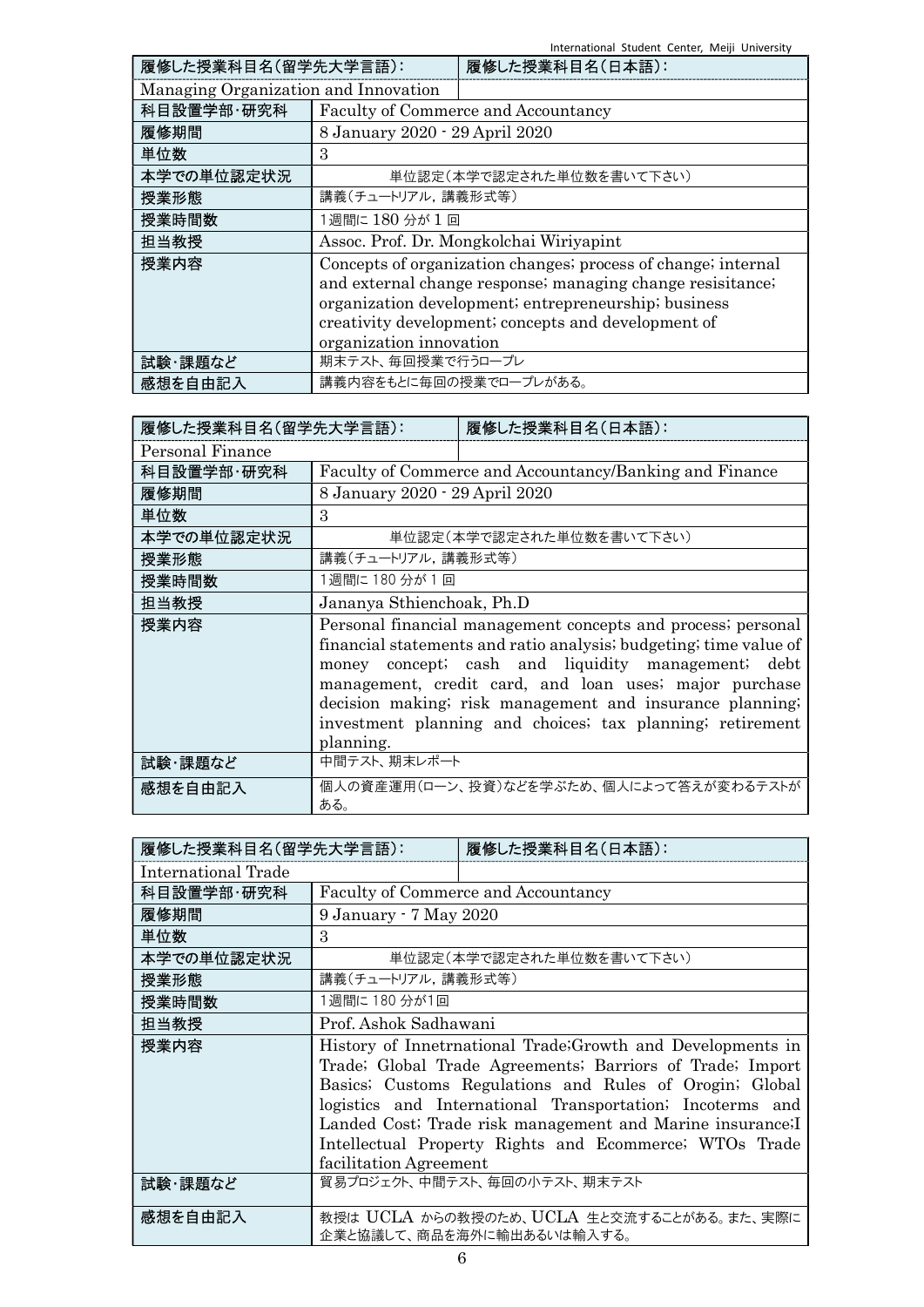International Student Center, Meiji University

| 履修した授業科目名(留学先大学言語):                 |                                                                  | 履修した授業科目名(日本語):                                                |  |
|-------------------------------------|------------------------------------------------------------------|----------------------------------------------------------------|--|
| <b>Brand Product and Management</b> |                                                                  |                                                                |  |
|                                     |                                                                  |                                                                |  |
| 科目設置学部 研究科                          | Faculty of Commerce and Accountancy/ Marketing                   |                                                                |  |
| 履修期間                                | 7 January 2020 - 5 April 2020                                    |                                                                |  |
| 単位数                                 | 3                                                                |                                                                |  |
| 本学での単位認定状況                          | 単位認定(本学で認定された単位数を書いて下さい)                                         |                                                                |  |
| 授業形態                                | 講義(チュートリアル,講義形式等)                                                |                                                                |  |
| 授業時間数                               | 1週間に 180 分が 1 回                                                  |                                                                |  |
| 担当教授                                | Proffesor Dr. Guantalee Ruenrom                                  |                                                                |  |
| 授業内容                                | Students can explain the customer value, types and levels of     |                                                                |  |
|                                     | products, product mix, new product development process, key      |                                                                |  |
|                                     | success factor for the new project, the real case of new product |                                                                |  |
|                                     | development.                                                     |                                                                |  |
|                                     | Students can explain the meaning of brand, branding, and         |                                                                |  |
|                                     | differenciatebetween brand and branding and marketing, brand     |                                                                |  |
|                                     |                                                                  | equity, brand positioning and brand mantra, brand elements and |  |
|                                     | brand strategies.                                                |                                                                |  |
| 試験・課題など                             | 新商品開発プロジェクト、中間テスト、期末テスト                                          |                                                                |  |
|                                     |                                                                  |                                                                |  |
| 感想を自由記入                             |                                                                  | 新商品を売りだすためのグループプロジェクトに必要な要素を授業で習うが、毎回授                         |  |
|                                     |                                                                  | 業で実際に企業がどのような手段を用いたかグループプレゼンをする                                |  |

## 卒業後の進路について

1) 進路 ※3年生以下の方は今後の予定を記載してください(下記 2 以降は記入不要)

図就職 □進学 □未定 □その他:

2)進路決定の際に活用したウェブサイト,書籍,機関など

One Career、マイナビ、ビズリーチ

3)就職を選択した方は,差し支えなければ内定先を教えて下さい。また,その企業を選んだ理由も教えて下さい。(内 定を得た企業すべての名前,あるいは入社すると決定した企業の名前のみでも構いません) ※就職活動をこれから始める場合は,差し支えなければ現時点で希望する業界,職種等を教えて下さい。

商社、コンサル業界

4)就職活動中・終了に関わらず,就職活動について感想・アドバイスをお願いします。

(例:留学中の就職活動へ向けた準備,帰国後に就職活動を始めるにあたり注意すること等。就職活動を不安に思 い,留学を断念する方もいます。ご自身の経験を踏まえてアドバイスをお願いします。) ※就職活動をこれから始める場合は,留学経験を通して就職活動に対する意識や希望する就職先の変化等を教え

てください。

教授の多くがコンサル業界出身であったため、コンサル業界を志望しようという風に思った。また、留学生と共に過ごし ている間に外資企業や長期インターンへの理解が深まっていった。留学先に企業を調べたり、教授が在籍していた企 業のことを聞いておくと、面接時に役立つ。

夏のインターンの選考のために SPI や Webテストの勉強は留学中でもしておくべきだ。

5)進学を選択した方は,差し支えなければ進学先を教えて下さい。

6)進学を志す留学希望者に向けたアドバイス(準備,試験対策等)をお願いします。

7) その他を選択した方は,その進路を選択した理由と,留学希望者に向けたアドバイスをお願いします。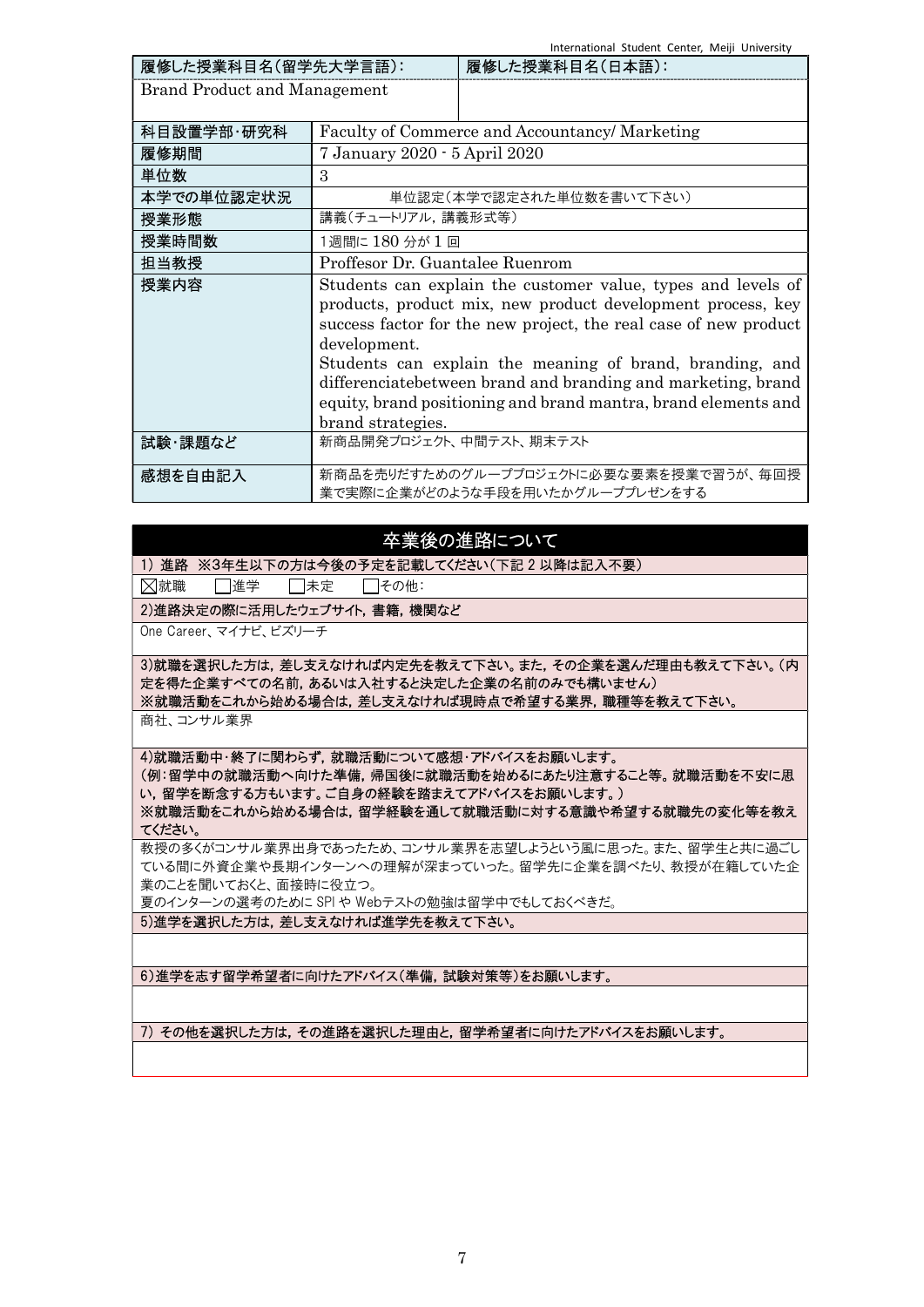# 留学に関するタイムチャート

## 留学するまでの準備,試験勉強,留学中,留学後,特に留学に関連して発生した事項を記入して ください。例:語学試験の勉強,選考,出願,ビザ申請・取得,航空券購入,予防接種,滞在先の確 保,留学中の中間試験,期末試験,その他イベント等

| 2018年<br>1月~3月 |                                                 |
|----------------|-------------------------------------------------|
| 4月~7月          | 明治大学入学<br>予防接種                                  |
| 8月~9月          | インドネシアボランティア留学<br>TOEFL 受験                      |
| 10月~12月        | IELTS 受験<br>出願                                  |
| 2019年<br>1月~3月 | 推薦状をもらう<br>基本的なタイ語の勉強<br>保険の準備<br>留学先大学へ書類を送付   |
| 4月~7月          | 滞在先の確保<br>ビザ申請、取得<br>航空券購入                      |
| 8月~9月          | 留学開始<br>授業選択<br>中間テスト                           |
| 10月~12月        | ビザ延長<br>期末テスト<br>春学期授業の選択                       |
| 2020年<br>1月~3月 | 春学期開始<br>コロナウイルスの影響で授業オンライン化<br>中間テスト<br>タイ入国制限 |
| 4月~7月          | 帰国<br>帰国書類<br>期末テスト<br>明治大学復学                   |
| 8月~9月          |                                                 |
| 10月~12月        |                                                 |